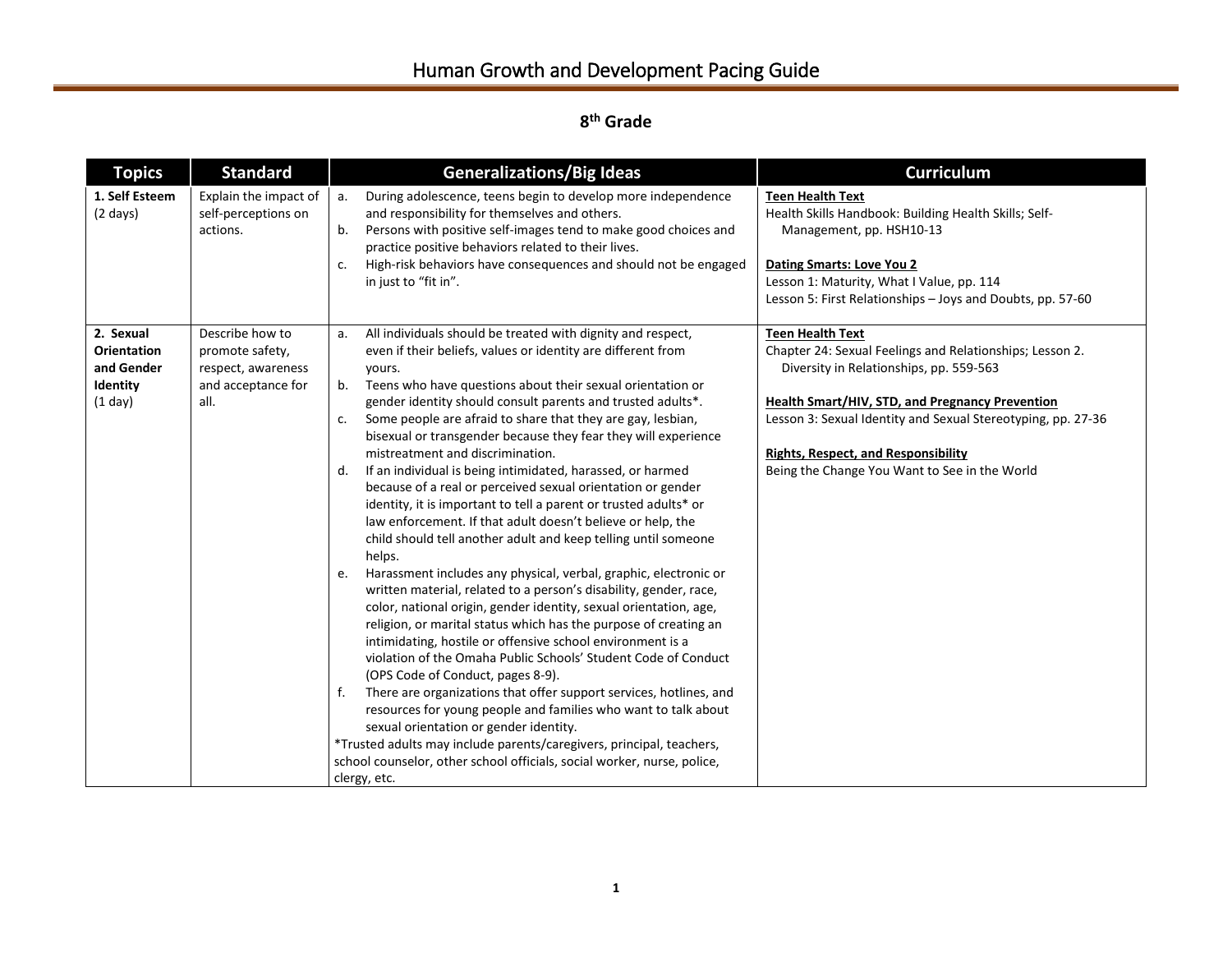| <b>Topics</b>                                                 | <b>Standard</b>                                                                      | <b>Generalizations/Big Ideas</b>                                                                                                                                                                                                                                                                                                                            | <b>Curriculum</b>                                                                                                                                                                                                                                                                                                                                                                                                                                                                                                                                                                  |
|---------------------------------------------------------------|--------------------------------------------------------------------------------------|-------------------------------------------------------------------------------------------------------------------------------------------------------------------------------------------------------------------------------------------------------------------------------------------------------------------------------------------------------------|------------------------------------------------------------------------------------------------------------------------------------------------------------------------------------------------------------------------------------------------------------------------------------------------------------------------------------------------------------------------------------------------------------------------------------------------------------------------------------------------------------------------------------------------------------------------------------|
| 3. Hope and<br>Growth<br><b>Mindset</b><br>$(4 \text{ days})$ | Express the<br>importance of<br>having hope and a<br>growth mindset in<br>vour life. | Hope helps us to set goals for the future and to make wise decisions.<br>а.<br>When we surround ourselves with people who help us feel positive<br>b.<br>and hopeful, we are more apt to achieve those things important to<br>our success.<br>Having a growth mindset helps frame our thoughts about our ability<br>c.<br>to achieve goals.                 | <b>Teen Health Text</b><br>Chapter 5: Mental and Emotional Health, Lesson 1                                                                                                                                                                                                                                                                                                                                                                                                                                                                                                        |
| 4. Decision<br><b>Making</b><br>(3 days and<br>throughout)    | Use the decision-<br>making process to<br>solve real life<br>problems.               | Using the SODAS process (Situation, Options, Disadvantages,<br>а.<br>Advantages, and Solutions) helps us to think of alternatives and<br>consequences when making important decisions.<br>Decisions made now may impact our future life course.<br>b.                                                                                                       | <b>Teen Health Text</b><br>Chapter 12: The Teen Years; Lesson 1. Changing During the Teen<br>Years, Building Your Future, pp. 523-524<br>Health Smart/HIV, STD, and Pregnancy Prevention<br>Lesson 9: Making Sexual Health Decisions, pp. 93-102<br>Lesson 10: Getting Help with Sexual Health Decisions, pp. 105-114<br>SODA Model (Situation, Options, Disadvantages, Advantages, and<br>Solutions)<br><b>Rights, Respect, and Responsibility</b><br>The World Around Me                                                                                                         |
| 5.<br>Communication<br><b>Skills</b><br>$(5 \text{ days})$    | Practice healthy<br>communication<br>skills.                                         | Healthy communication skills are important to reduce conflict with<br>a.<br>family, friends and romantic partners.<br>The use of refusal skills helps teens say no to things that they are<br>b.<br>uncomfortable doing or that are in conflict with their values.<br>Assertive communication and reflective listening help de-escalate<br>c.<br>conflicts. | <b>Teen Health Text</b><br>Health Skills Handbook: Skills for Communicating with Others, p, HSH14<br>Chapter 2: Dating and Relationships; Using Refusal Skills, p. 36<br><b>Dating Smarts: Love You 2</b><br>Lesson 3: Crushes 102, pp. 25-41<br><b>Health Smart/HIV, STD, and Pregnancy Prevention</b><br>Lesson 11: Resisting Sexual Pressure, pp. 115-124<br>Lesson 12: Roleplay Practice: Saying NO to Sexual Pressure, pp. 125-132<br>Lesson 15: Roleplay Practice: Protecting My Sexual Health, pp. 153-158<br><b>Rights, Respect, and Responsibility</b><br>We Need to Talk |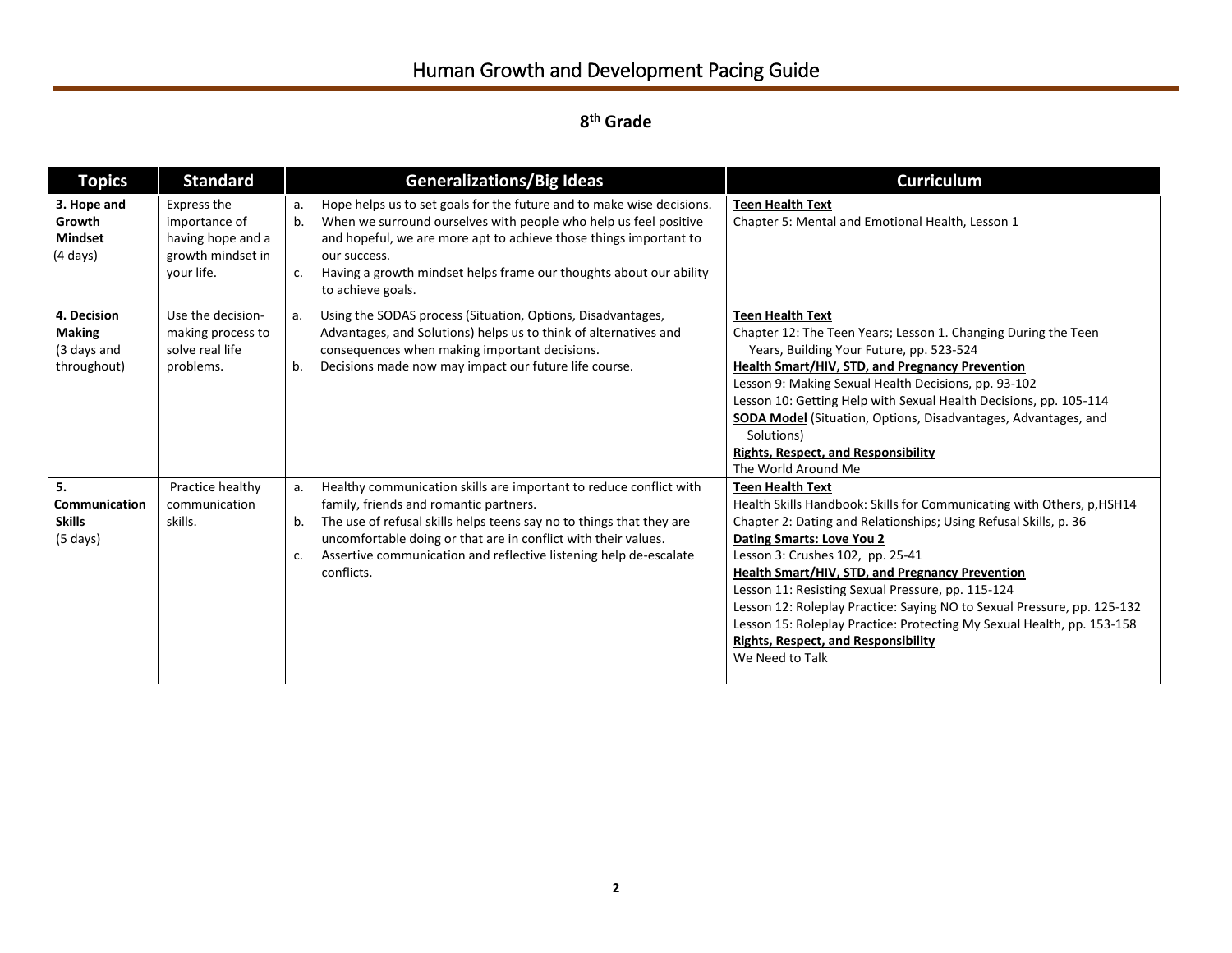| <b>Topics</b>                                                         | <b>Standard</b>                                                                                                     | <b>Generalizations/Big Ideas</b>                                                                                                                                                                                                                                                                                                                                                                                                                                                                                                                                                                                                                                                                                                                                                                                                                                                                                                                                                                                                                                                                                                                                                                                                                                                                                                                                                                                                                                                                                                                                                                                                           | <b>Curriculum</b>                                                                                                                                                                                                                                                                                                                                                                                                                                                    |
|-----------------------------------------------------------------------|---------------------------------------------------------------------------------------------------------------------|--------------------------------------------------------------------------------------------------------------------------------------------------------------------------------------------------------------------------------------------------------------------------------------------------------------------------------------------------------------------------------------------------------------------------------------------------------------------------------------------------------------------------------------------------------------------------------------------------------------------------------------------------------------------------------------------------------------------------------------------------------------------------------------------------------------------------------------------------------------------------------------------------------------------------------------------------------------------------------------------------------------------------------------------------------------------------------------------------------------------------------------------------------------------------------------------------------------------------------------------------------------------------------------------------------------------------------------------------------------------------------------------------------------------------------------------------------------------------------------------------------------------------------------------------------------------------------------------------------------------------------------------|----------------------------------------------------------------------------------------------------------------------------------------------------------------------------------------------------------------------------------------------------------------------------------------------------------------------------------------------------------------------------------------------------------------------------------------------------------------------|
| 6. Healthy<br><b>Relationships</b><br>$(5 \text{ days})$              | Analyze healthy<br>relationships in<br>families, friendships<br>and dating.                                         | Healthy relationships are based on communication, cooperation<br>a.<br>(teamwork) and compromise.<br>Friendships help teens learn about differences outside their family.<br>b.<br>Friends can influence each other both positively and negatively.<br>c.<br>Dating and romantic relationships can be a way to learn about other<br>a.<br>people and about romantic and sexual feelings.                                                                                                                                                                                                                                                                                                                                                                                                                                                                                                                                                                                                                                                                                                                                                                                                                                                                                                                                                                                                                                                                                                                                                                                                                                                   | <b>Teen Health Text:</b><br>Chapter 24: Sexual Feelings + Relationships, pp. 554-565<br>Dating Smarts: Love You 2<br>Lesson 2: Crushes 101, pp. 15-24<br>Lesson 4: Maturity, Attractions and Infatuations, pp. 43-56<br>Health Smart/HIV, STD, and Pregnancy Prevention<br>Lesson 1: Healthy Romantic Relationships, pp. 1-11                                                                                                                                        |
| 7. Sexual<br>Harassment,<br><b>Assault and</b><br>Abuse<br>$(5$ days) | Compare the<br>similarities and<br>differences between<br>sexual harassment,<br>sexual assault and<br>sexual abuse. | Sexual harassment is unwanted and uninvited sexual attention such as<br>b.<br>teasing, touching or taunting.<br>Sexual assault in the first or second degree to sexually assault any person<br>c.<br>as defined by Nebraska Statutes 28-319 and 28-320 are violations of the<br>Omaha Public Schools' Student Code of Conduct (OPS Student Code of<br>Conduct, pages 10-11).<br>Sexual assault occurs when a person forces another person to have<br>d.<br>intimate sexual contact.<br>Sexual abuse occurs when someone touches the private parts of a young<br>e.<br>person's body without a health or hygiene reason; or when a young<br>person is asked to touch the private parts of the abuser.<br>f.<br>Young people have the right to say no to any touching that makes them<br>feel uncomfortable and they are never at fault if they are touched in a way<br>that is wrong or uncomfortable by an abuser.<br>Messages and sexual images that are texted or posted to social media can<br>g.<br>never truly be deleted.<br>Anyone experiencing unwanted or uncomfortable touching should tell a<br>h.<br>parent or trusted adult*, even if they have been told to keep it a secret. If<br>that adult doesn't believe or help, the child should tell another adult and<br>keep telling until someone helps.<br>There are many people and organizations that can help young people who<br>i.<br>have been harassed, abused or assaulted, including parents and trusted<br>adults*.<br>j.<br>Decisions regarding sexual activity should only be made when both<br>partners are sober and not under the influence of drugs or alcohol. | <b>Teen Health Text</b><br>Chapter 8: Violence Prevention; Lesson 3. Abuse, pp. 159-<br>167<br>Chapter 8: Violence Prevention; Lesson 4. Preventing and<br>Coping with Abuse, pp. 164-167<br>Chapter 20: Safety; Lesson 4. Personal Safety and Online<br>Safety, pp. 480-482<br><b>Common Sense Media</b><br><b>Education's Sexting Handbook</b><br>Overexposed: Sexting and Relationships<br>Oops! I Broadcast It On the Internet<br>Private Today, Public Tomorrow |
|                                                                       |                                                                                                                     | *Trusted adults may include parents/caregivers, principal, teachers, school<br>counselor, other school officials, social worker, nurse, police, clergy, etc.                                                                                                                                                                                                                                                                                                                                                                                                                                                                                                                                                                                                                                                                                                                                                                                                                                                                                                                                                                                                                                                                                                                                                                                                                                                                                                                                                                                                                                                                               |                                                                                                                                                                                                                                                                                                                                                                                                                                                                      |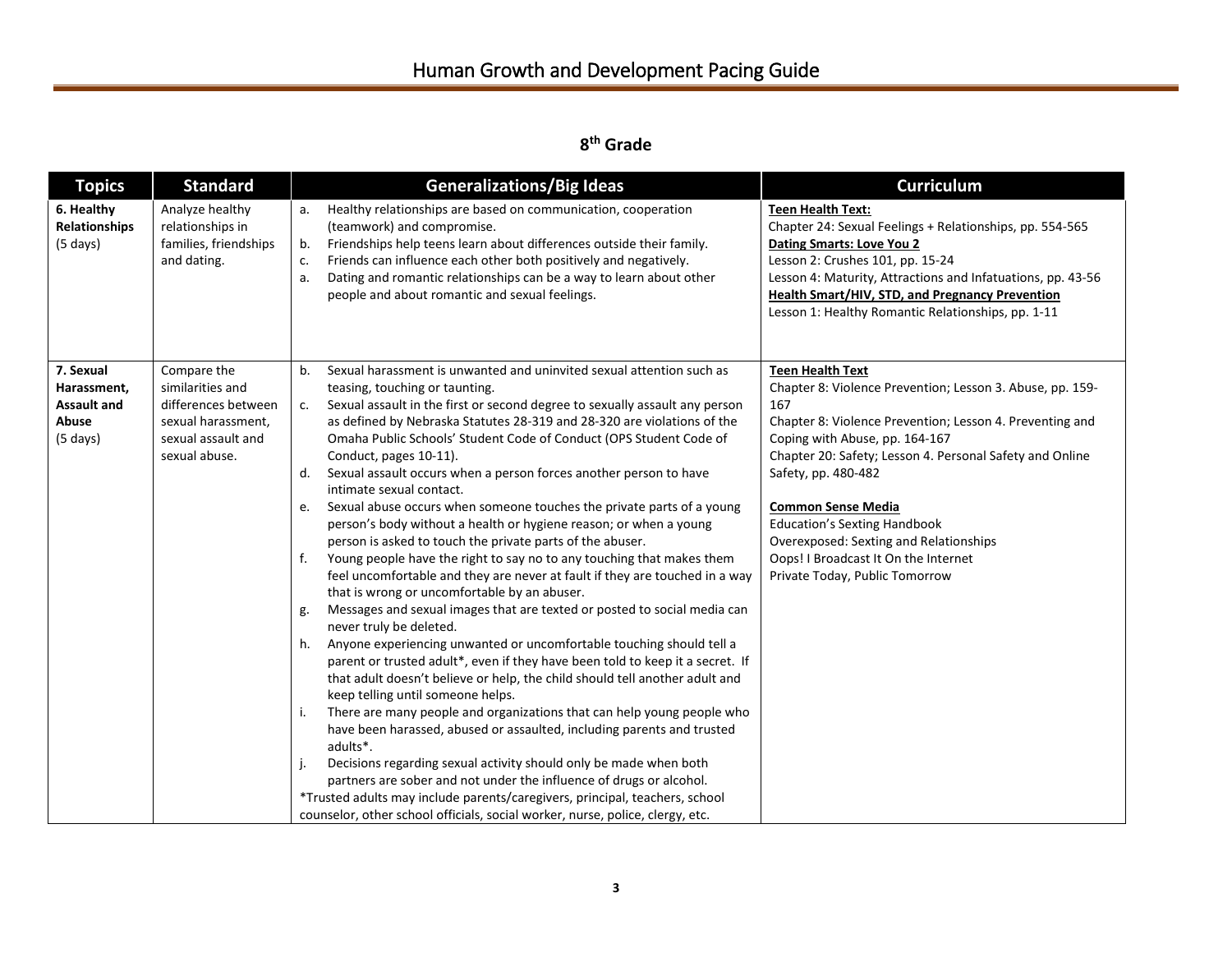# Human Growth and Development Pacing Guide

| <b>Topics</b>                                                                           | <b>Standard</b>                                                                                 | <b>Generalizations/Big Ideas</b>                                                                                                                                                                                                                                                                                                                                                                                                                                                                                                                                                                                                                                                                   | <b>Curriculum</b>                                                                                                                                                                                                                                                                                                                                              |
|-----------------------------------------------------------------------------------------|-------------------------------------------------------------------------------------------------|----------------------------------------------------------------------------------------------------------------------------------------------------------------------------------------------------------------------------------------------------------------------------------------------------------------------------------------------------------------------------------------------------------------------------------------------------------------------------------------------------------------------------------------------------------------------------------------------------------------------------------------------------------------------------------------------------|----------------------------------------------------------------------------------------------------------------------------------------------------------------------------------------------------------------------------------------------------------------------------------------------------------------------------------------------------------------|
| 8. Marijuana,<br>Inhalants and<br>Prescription<br><b>Steroids</b><br>$(7 \text{ days})$ | Explain the<br>dangers of drug<br>use on the body<br>and mind.                                  | Tobacco or chemical nicotine use or distribution while in the school building or grounds is a<br>a.<br>violation of the Omaha Public Schools' Student Code of Conduct (OPS Student Code of<br>Conduct, pages 8-9).<br>Any drug can be harmful to your health if abused or misused.<br>b.<br>Misusing prescription and over-the-counter medicines can be just as harmful as using illegal<br>c.<br>drugs.<br>Anabolic steroids may enhance athletic performance, but they also have been associated<br>d.<br>with depression, irritability, rage, acne, hair growth on the face for females, breast<br>development for males, higher risks of brain and liver cancer, and irregular blood pressure. | <b>Teen Health Text</b><br>Chapter 16: Drugs, pp. 370-388<br>Chapter 17: Using Medicines Wisely, pp. 390-404                                                                                                                                                                                                                                                   |
| 9. Puberty<br><b>Changes</b><br>(1 day)                                                 | Explain the physical,<br>sociological and<br>emotional changes<br>that occur during<br>puberty. | Physical, emotional and social changes occur during puberty because of increased<br>a.<br>hormones.<br>Everyone's body changes at its own rate during puberty.<br>b.<br>Many teens begin to develop romantic feelings during puberty.<br>c.                                                                                                                                                                                                                                                                                                                                                                                                                                                        | <b>Teen Health Text</b><br>Chapter 22: The Teen Years; Lesson 2. Your Changing<br>Body, pp. 525-528                                                                                                                                                                                                                                                            |
| 10. Sexual<br>Abstinence<br>$(2 \text{ days})$                                          | Explain the<br>benefits of sexual<br>abstinence.                                                | Abstinence means voluntarily choosing not to engage in certain sexual behaviors.<br>a.<br>Sexual abstinence is the most effective method to prevent pregnancy and STDs<br>b.<br>(sexually transmitted diseases)/HIV.<br>Individuals in romantic relationships can express their feelings without engaging<br>c.<br>in sexual behaviors.                                                                                                                                                                                                                                                                                                                                                            | <b>Teen Health Text</b><br>Chapter 2: Dating and Relationships +Abstinence; Lesson<br>3. Abstinence and Saying NO, pp. 34-37<br><b>Health Smart/HIV, STD, and Pregnancy Prevention</b><br>Lesson 2: What About Sex? P. 13-25<br>Lesson 11: Resisting Sexual Pressure, pp. 125-132<br>Lesson 15: Roleplay Practice: Protecting My Sexual Health,<br>pp. 153-158 |
| 11. Pregnancy<br>and<br>Reproduction<br>$(3 \text{ days})$                              | Describe the<br>human<br>reproduction<br>process.                                               | Sexual abstinence is the most effective method to prevent pregnancy.<br>a.<br>During puberty, girls begin to ovulate and menstruate and boys produce sperm<br>b.<br>and ejaculate; once this occurs, girls are physically capable of becoming pregnant<br>and boys of getting females pregnant.<br>Whenever there is vaginal intercourse between a male and female, it is possible<br>c.<br>for a woman to become pregnant.                                                                                                                                                                                                                                                                        | <b>Teen Health Text</b><br>Chapter 23: The Reproductive System, pp. 540-547<br><b>Health Smart/HIV, STD, and Pregnancy Prevention</b><br>Lesson 4: Who's Really Having Sex? pp. 37-44<br>Lesson 5: Reproduction and Pregnancy, pp. 45-55<br><b>Rights, Respect, and Responsibility</b><br><b>Reproduction Basics</b>                                           |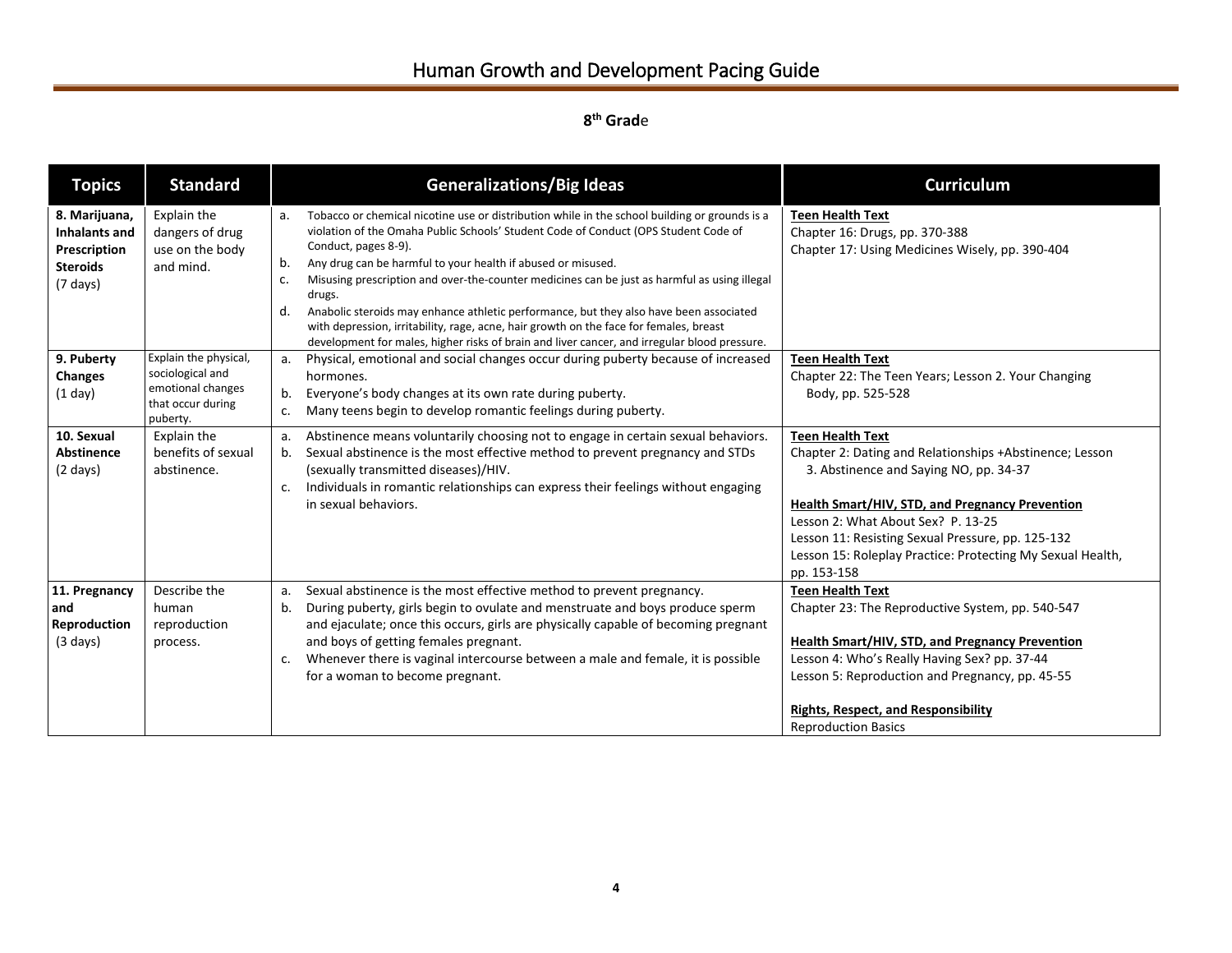| <b>Topics</b>                                                                                                       | <b>Standard</b>                                                           | <b>Generalizations/Big Ideas</b>                                                                                                                                                                                                                                                                                                                                                                                                                                                                                                                                                                                                                                                                             | <b>Curriculum</b>                                                                                                                                                                                                                                                                                                             |
|---------------------------------------------------------------------------------------------------------------------|---------------------------------------------------------------------------|--------------------------------------------------------------------------------------------------------------------------------------------------------------------------------------------------------------------------------------------------------------------------------------------------------------------------------------------------------------------------------------------------------------------------------------------------------------------------------------------------------------------------------------------------------------------------------------------------------------------------------------------------------------------------------------------------------------|-------------------------------------------------------------------------------------------------------------------------------------------------------------------------------------------------------------------------------------------------------------------------------------------------------------------------------|
| 12.<br>Reproductive<br>Prevention<br><b>Options</b><br><b>Birth Control</b><br>(Hormonal and<br>Condoms)<br>(1 day) | Describe methods of<br>contraception.                                     | Abstinence is the best way to prevent pregnancy and STDs (sexually transmitted<br>a.<br>diseases).<br>There are many types of contraception available to help prevent pregnancy and<br>b.<br>to protect against STDs.<br>Some religions and cultures teach that contraception is acceptable while others<br>c.<br>do not approve of using contraception.<br>Decisions about contraception are based on personal and family values, comfort<br>d.<br>with one's body, cultural traditions, availability of methods, cost, ease of use and<br>other factors.<br>Some contraceptive methods require a visit to a health care provider and a<br>a.<br>prescription, while others are available over the counter. | <b>Teen Health Text</b><br>Chapter 24: Sexual Feelings and Relationships, Making<br>the Healthy Choice, p. 556<br>Health Smart/HIV, STD, and Pregnancy Prevention<br>Lesson 5: Reproduction and Pregnancy, pp. 45-55<br>Lesson 13: Using Condoms for Safer Sex, pp. 133-142<br>Lesson 14: Negotiating Condom Use, pp. 153-160 |
| 13. Teen<br>Pregnancy<br>$(1$ day)                                                                                  | Describe possible life<br>consequences often<br>faced by teen<br>parents. | Having children before high school graduation may cause hardships such as<br>b.<br>medical complications during birth, less education, greater chance of single<br>parenting, and poverty.<br>Children of teen parents are more at-risk for teen pregnancy, incarceration,<br>c.<br>health problems, living in poverty, etc.<br>Teen parents who have a strong support system, including their partner,<br>d.<br>parents/caregivers and/or peers are likely to be more successful in raising their<br>children.                                                                                                                                                                                              | <b>Teen Health Text</b><br>Chapter 24: Sexual Feelings and Relationships;<br>Responsible Relationships, pp. 554-558<br><b>Health Smart/HIV, STD, and Pregnancy Prevention</b><br>Lesson 5: Reproduction and Pregnancy, pp. 55-57                                                                                              |